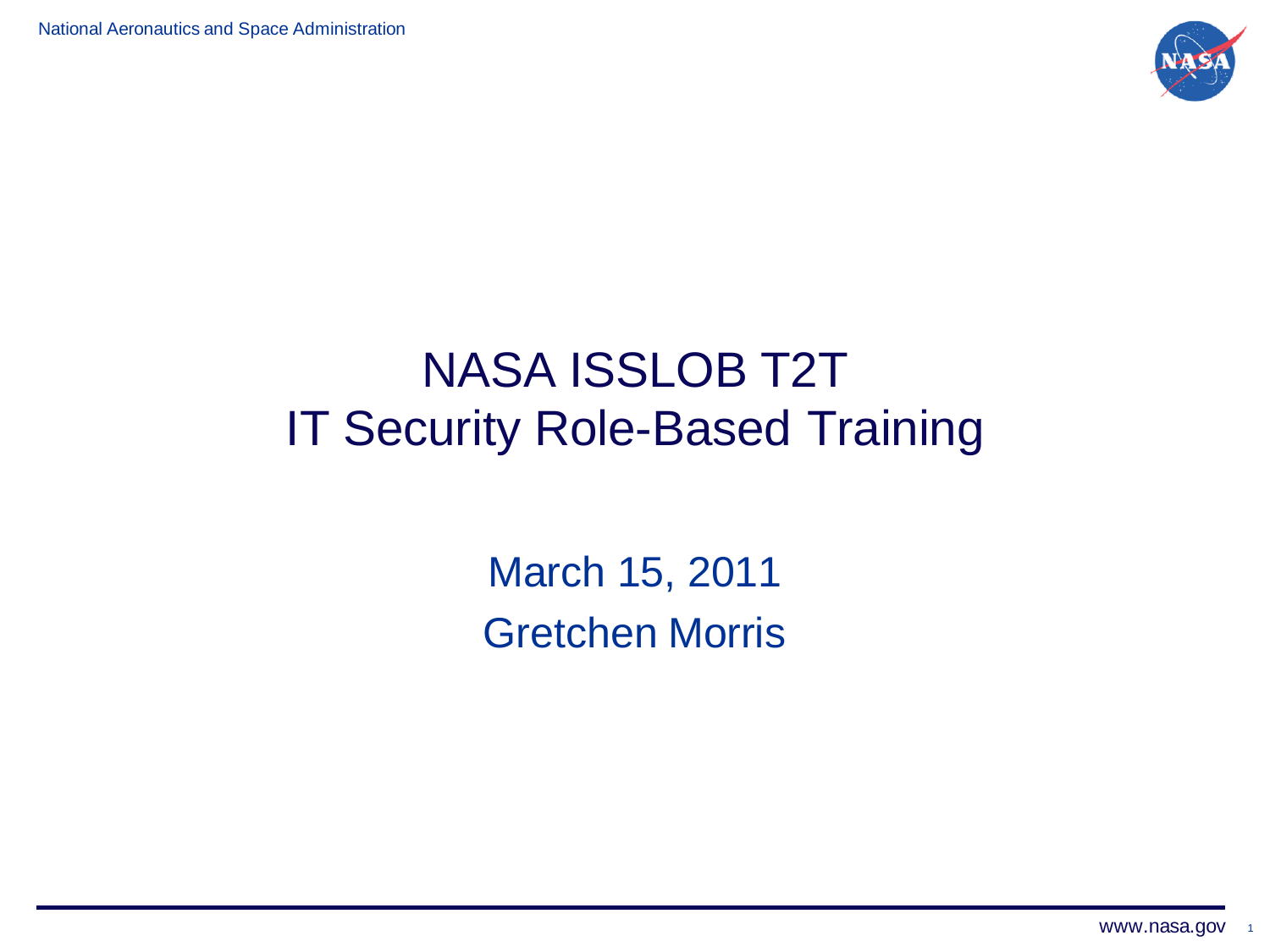

#### Topics to Cover

- Accomplishments
- Offerings
- Lessons learned
- Next steps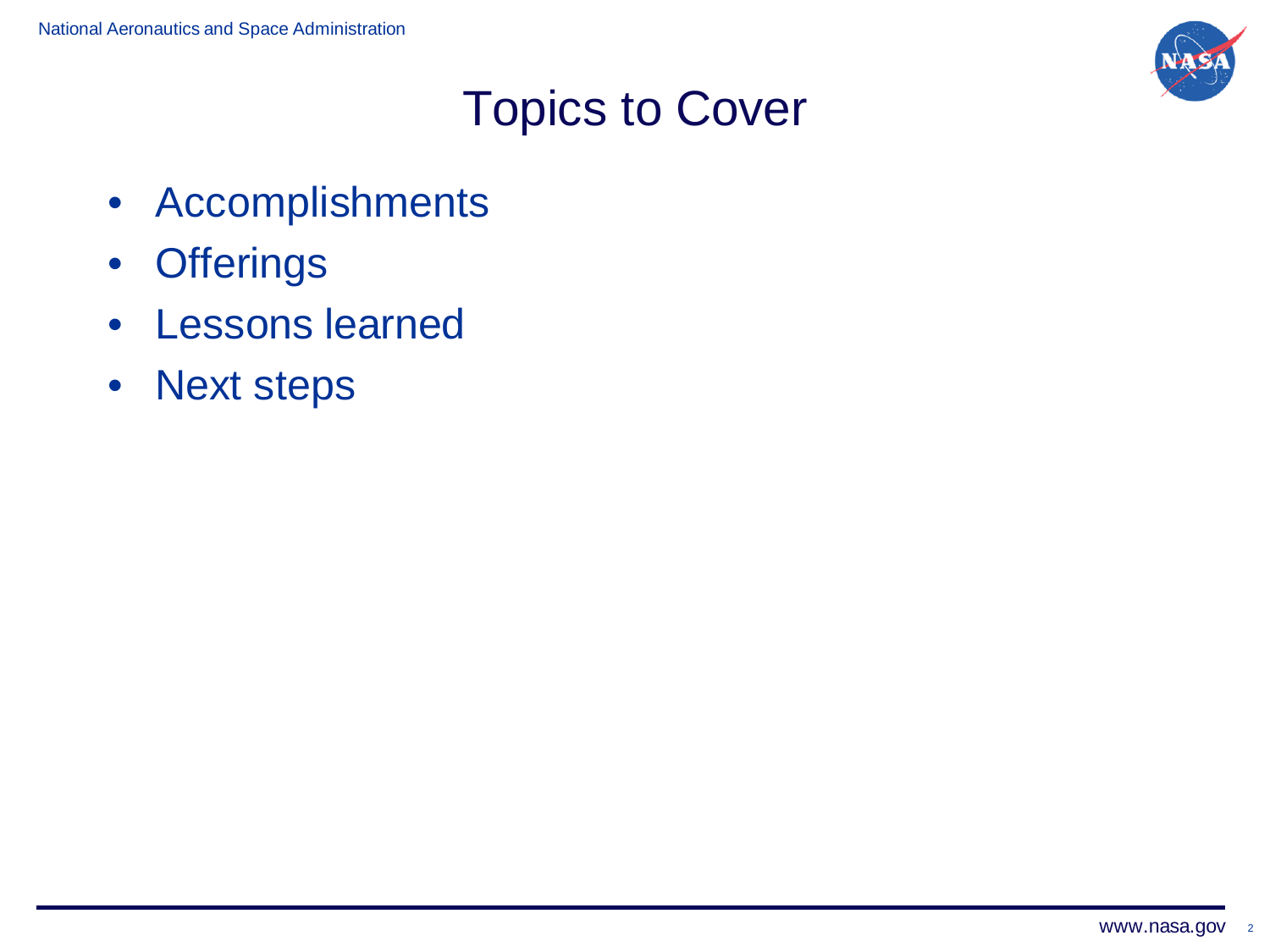

## Criteria for Course Development

- Roles defined by **Role-Based IT Security Training Matrices** in NIST SP 800-16
	- NIST 800-16 documents 46 modular components which can build a role
	- Modules in each course can be re-used for other roles
	- 800-16 has recommendations which modules could be used to build a role
	- ITSATC has completed 39 beginning and 23 intermediate modules
- NASA-specific courses include info, such as:
	- Processes
	- NASA-specific titles
- ISSLOB T2T Requirements
	- 508-compliant
	- Shared Content Object Reference Model (SCORM) compliant
	- Learning Management System (LMS) compatible (i.e., tracking requirements)
	- Operable in a Federal Desktop Core Configuration (FDCC) environment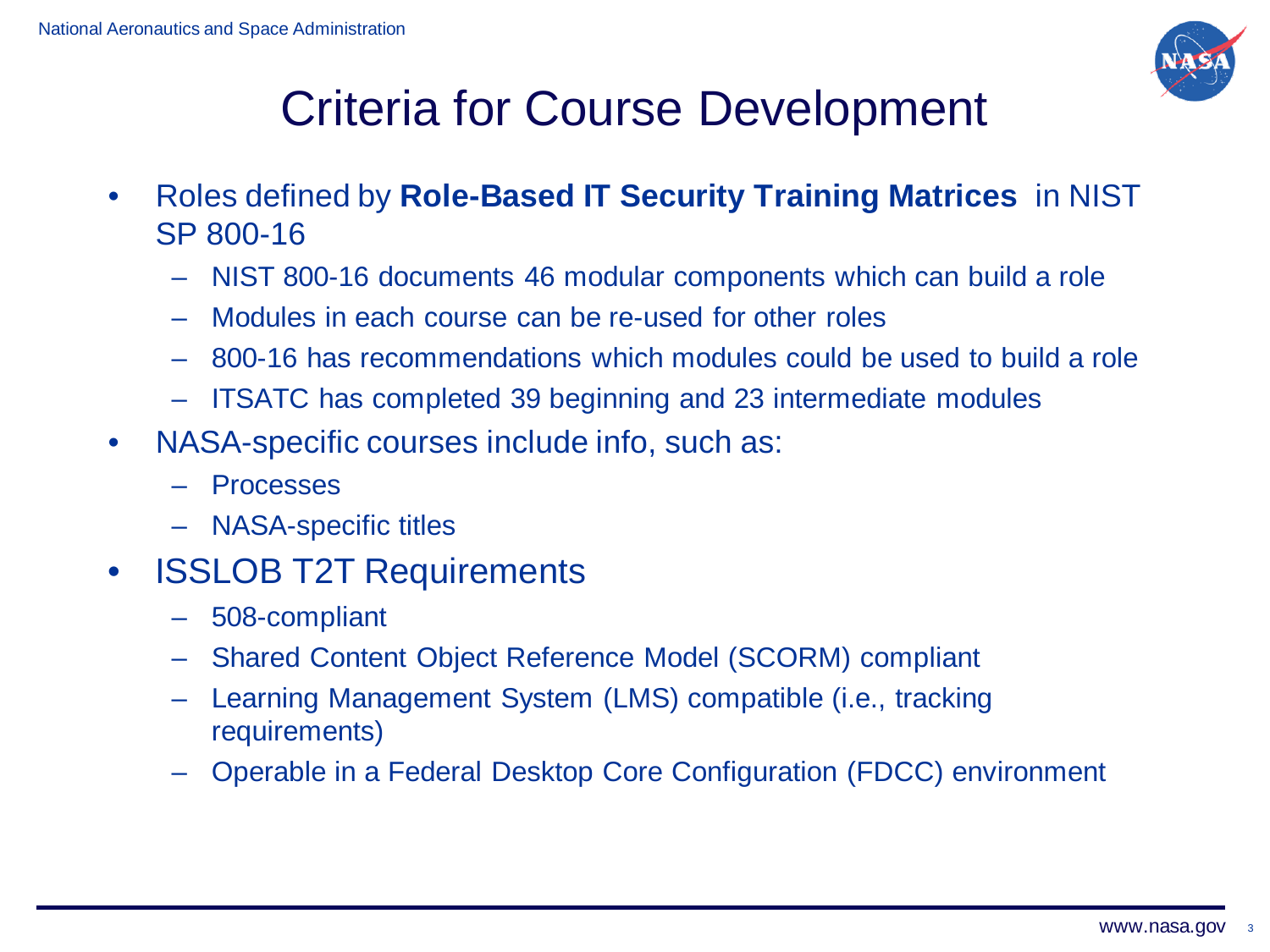

#### NIST 800-16 Template

| Template              |                              |        |         |          |             |          |      |       |
|-----------------------|------------------------------|--------|---------|----------|-------------|----------|------|-------|
|                       |                              | A      | B       | C        | D           | F        | F    | G     |
| <b>Training Areas</b> |                              | Manage | Acquire | Design & | Implement & | Review & | Use  | Other |
|                       |                              |        |         | Develop  | Operate     | Evaluate |      |       |
|                       | 1 Laws & Regulations         | 1A     | 1B      | 1C       | 1D          | 1E       | 1F   |       |
|                       | Security Program             |        |         |          |             |          |      |       |
|                       | 2.1 Planning                 | 2.1A   | 2.1B    | 2.1C     | 2.1D        | 2.1E     |      |       |
|                       | 2.2 Management               | 2.2A   | 2.2B    | 2.2C     | 2.2D        | 2.2E     |      |       |
|                       | 3 System Life Cycle Security |        |         |          |             |          |      |       |
|                       | 3.1 Initiation               | 3.1A   | 3.1B    | 3.1C     |             | 3.1E     | 3.1F |       |
|                       | 3.2 Development              | 3.2A   | 3.2B    | 3.2C     | 3.2D        | 3.2E     | 3.2F |       |
|                       | 3.3 Test & Evaluation        |        |         | 3.3C     | 3.3D        | 3.3E     | 3.3F |       |
|                       | 3.4 Implementation           | 3.4A   | 3.4B    | 3.4C     | 3.4D        | 3.4E     | 3.4F |       |
|                       | 3.5 Operations               | 3.5A   | 3.5B    | 3.5C     | 3.5D        | 3.5E     | 3.5F |       |
|                       | 3.6 Termination              | 3.6A   |         |          | 3.6D        | 3.6E     |      |       |
|                       | 4 Other                      |        |         |          |             |          |      |       |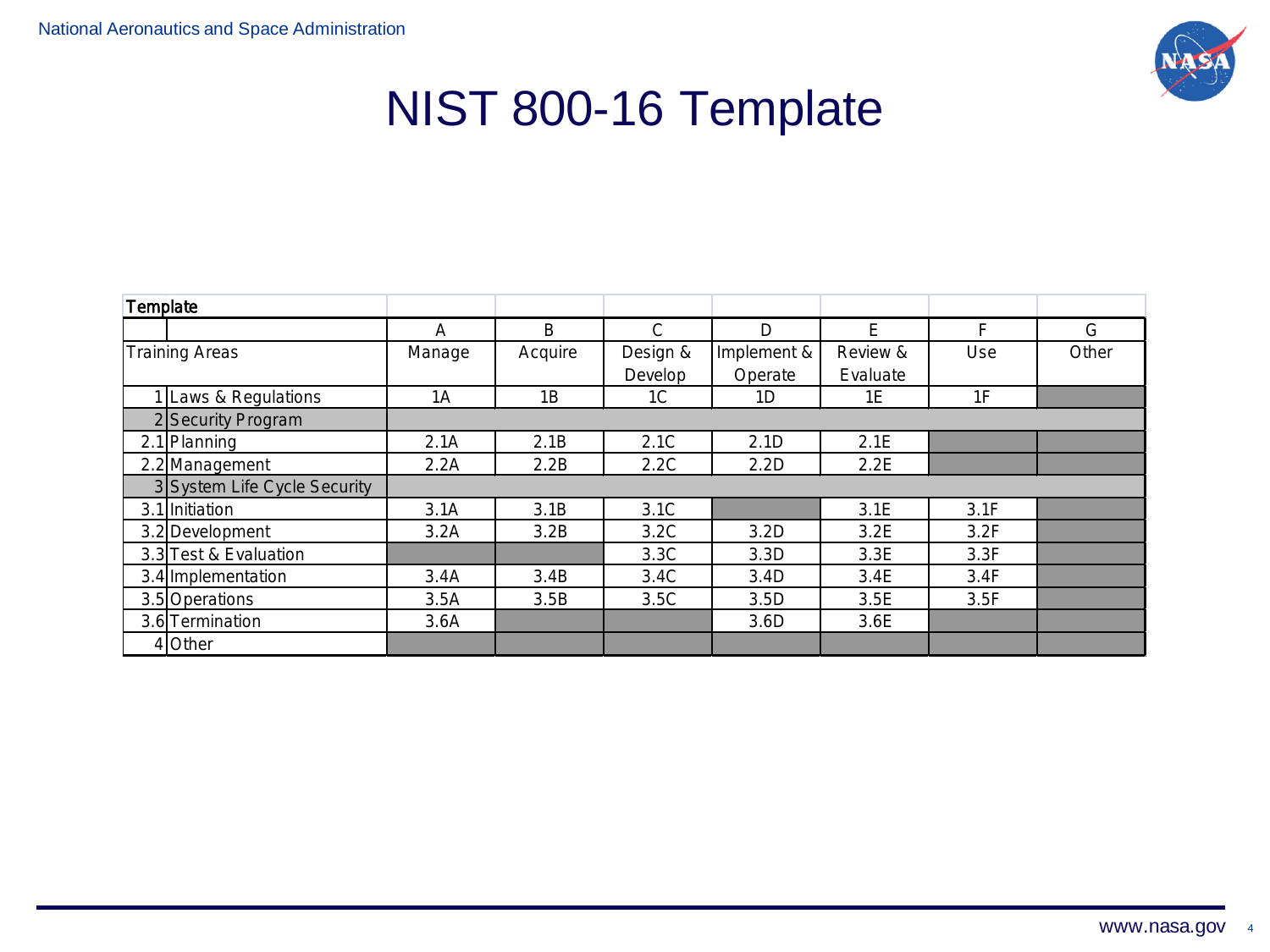

# NASA T2T Role-Based Offerings

- Roles with NASA Specific Information Removed
	- System Administrators
	- Chief Information Officers
- Roles with NASA-specific content
	- Certification Agents & Authorizing Officials (CA&AO)
	- Chief Information Officers
	- Chief Information Officers Intermediate
	- Organizational Computer Security Officials
	- System Administrators Beginning
	- System Administrators Intermediate
	- System Owners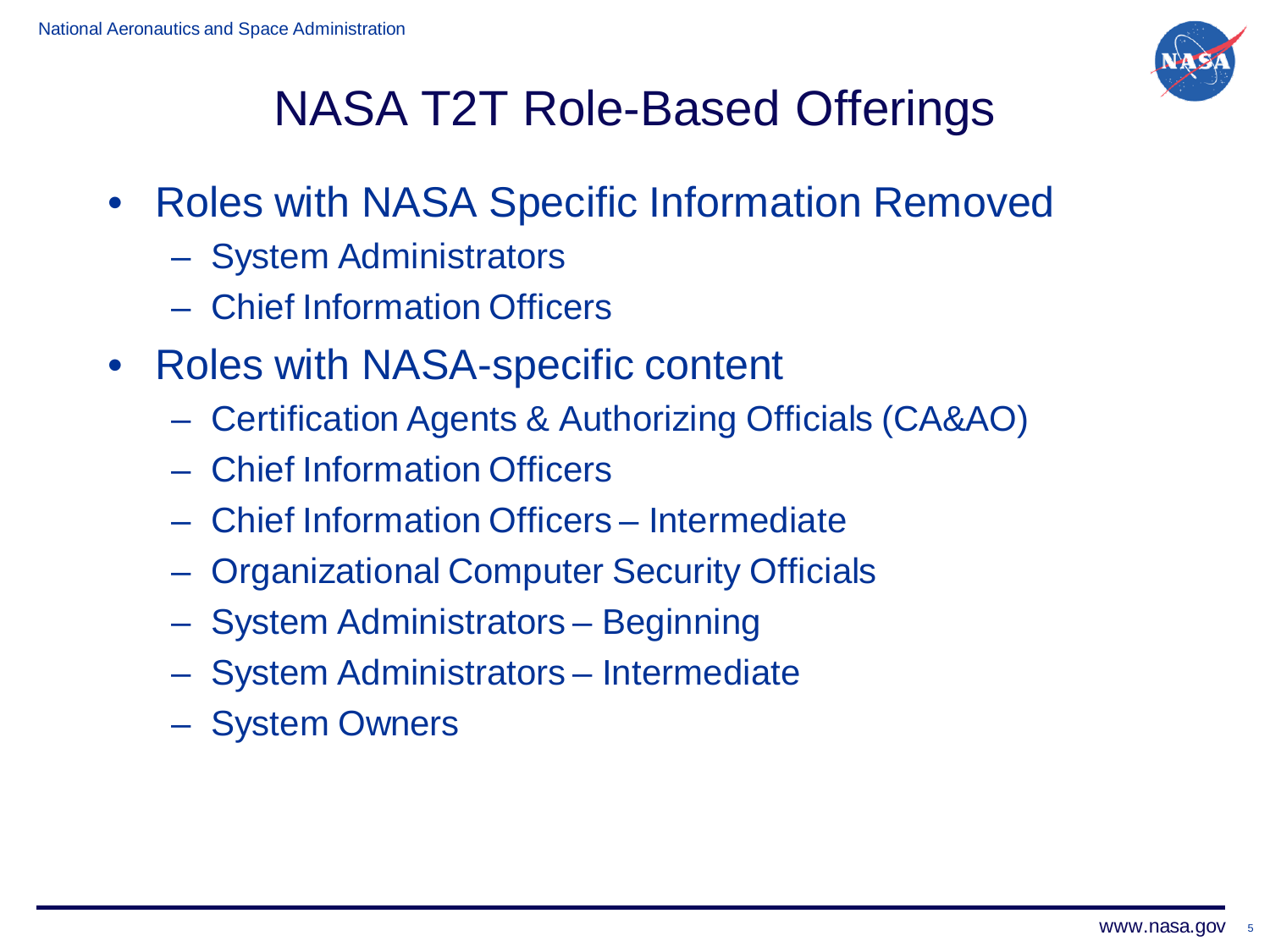

# Other Courses Included

- IT System Security Plan Development
- Risk Management
- Basic ISSA
	- Information System Security Authorization
	- Was Certification & Accreditation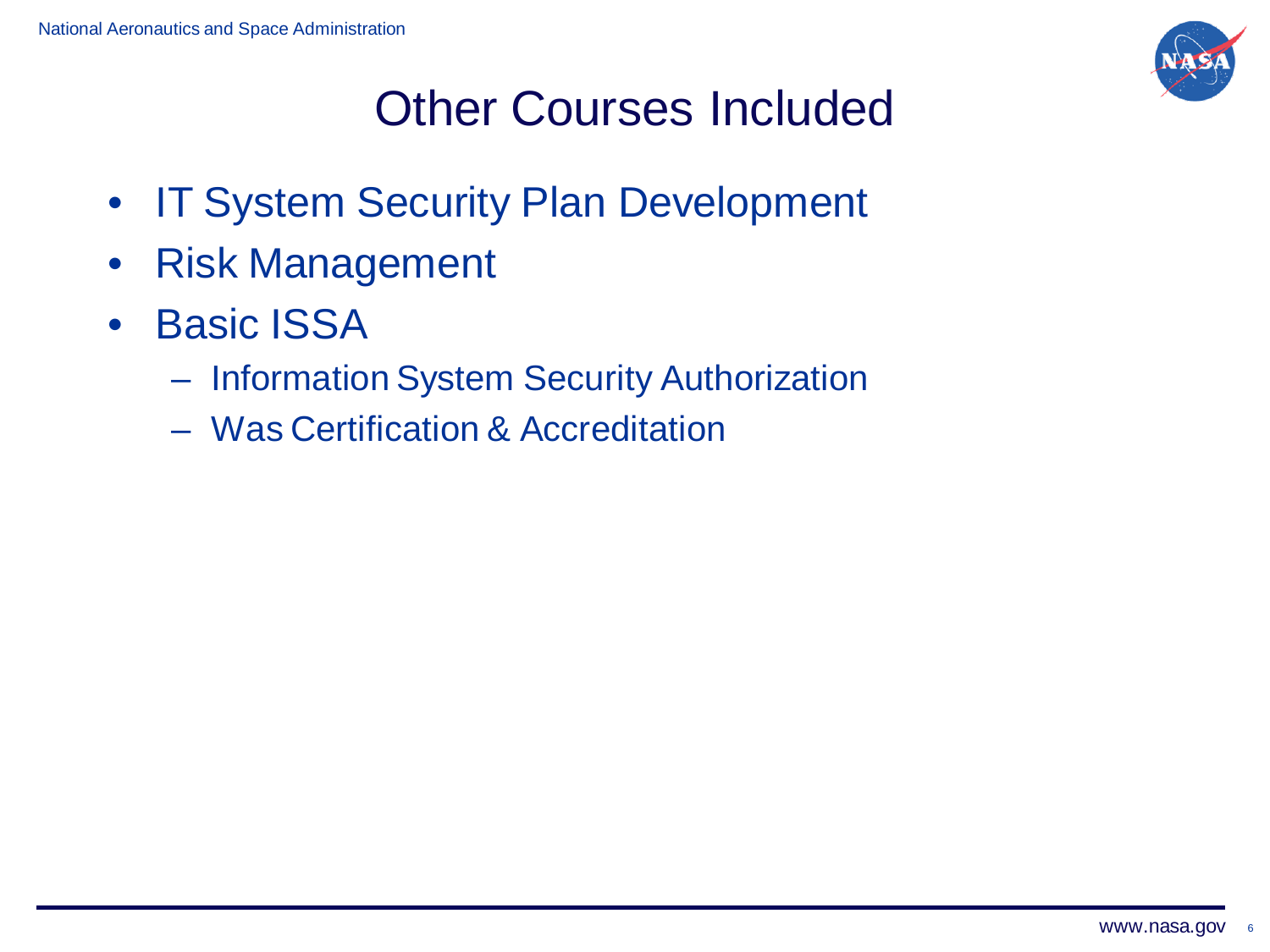

#### Process to get Materials

- E-Mail **[ITSATC@lists.nasa.gov](mailto:ITSATC@lists.nasa.gov)**
- Include
	- Name
	- Agency
	- Mailing address
	- Email address
	- Number of copies requested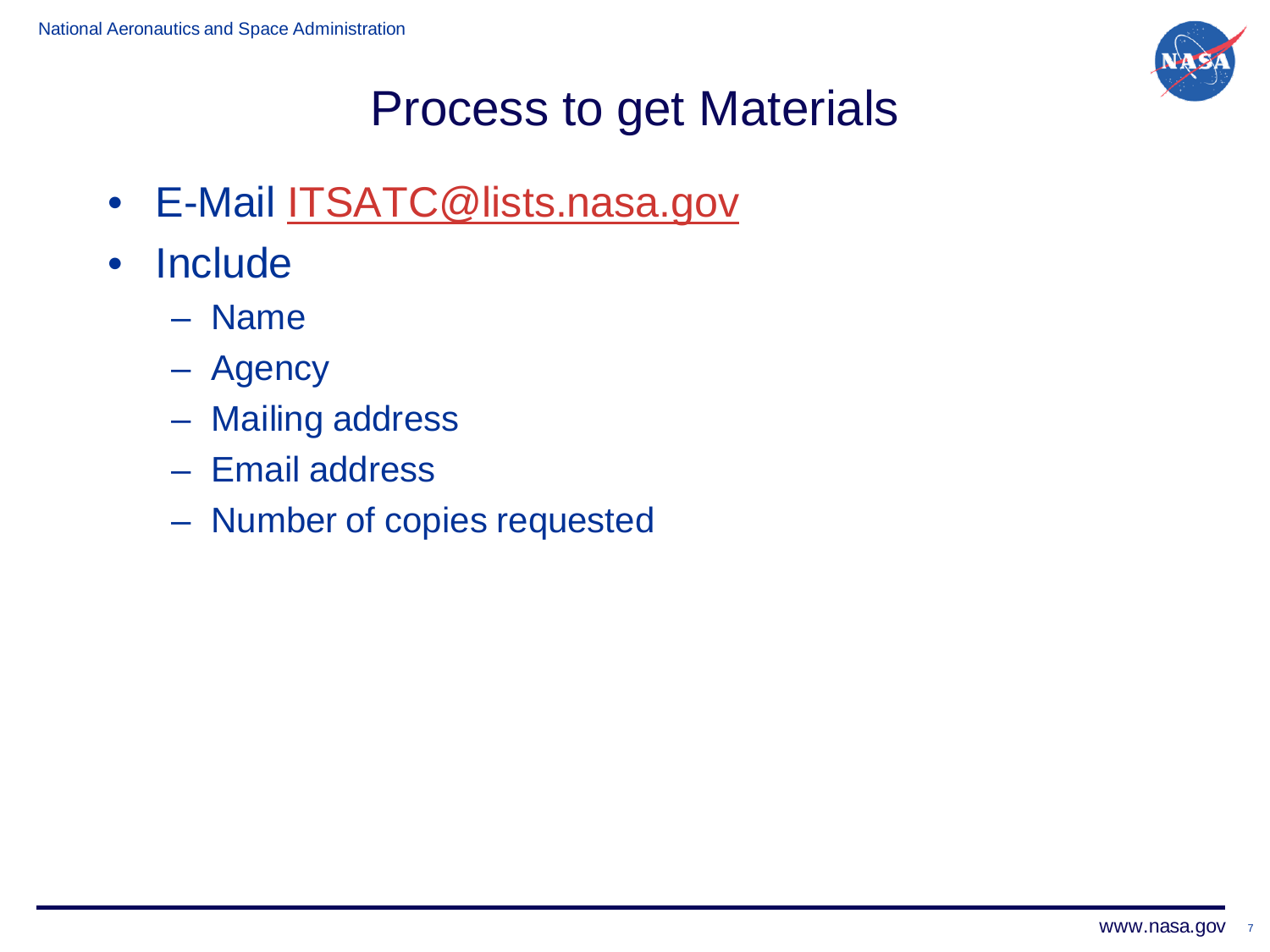

#### Rules for Use

- Provide Credit to NASA
- Materials may be modified with Agency specifics to meet specific needs
- Provide feedback to NASA ITSATC via the "Evaluation of NASA Provided Training" form that is included on the CD
- The NASA ITSATC does not have the resources to reprogram the courses, but will assist as resources allow
- Follow instructions in CD Read Me file to open the courses
- Email the ITSATC (ITSATC@lists.nasa.gov) if you have any questions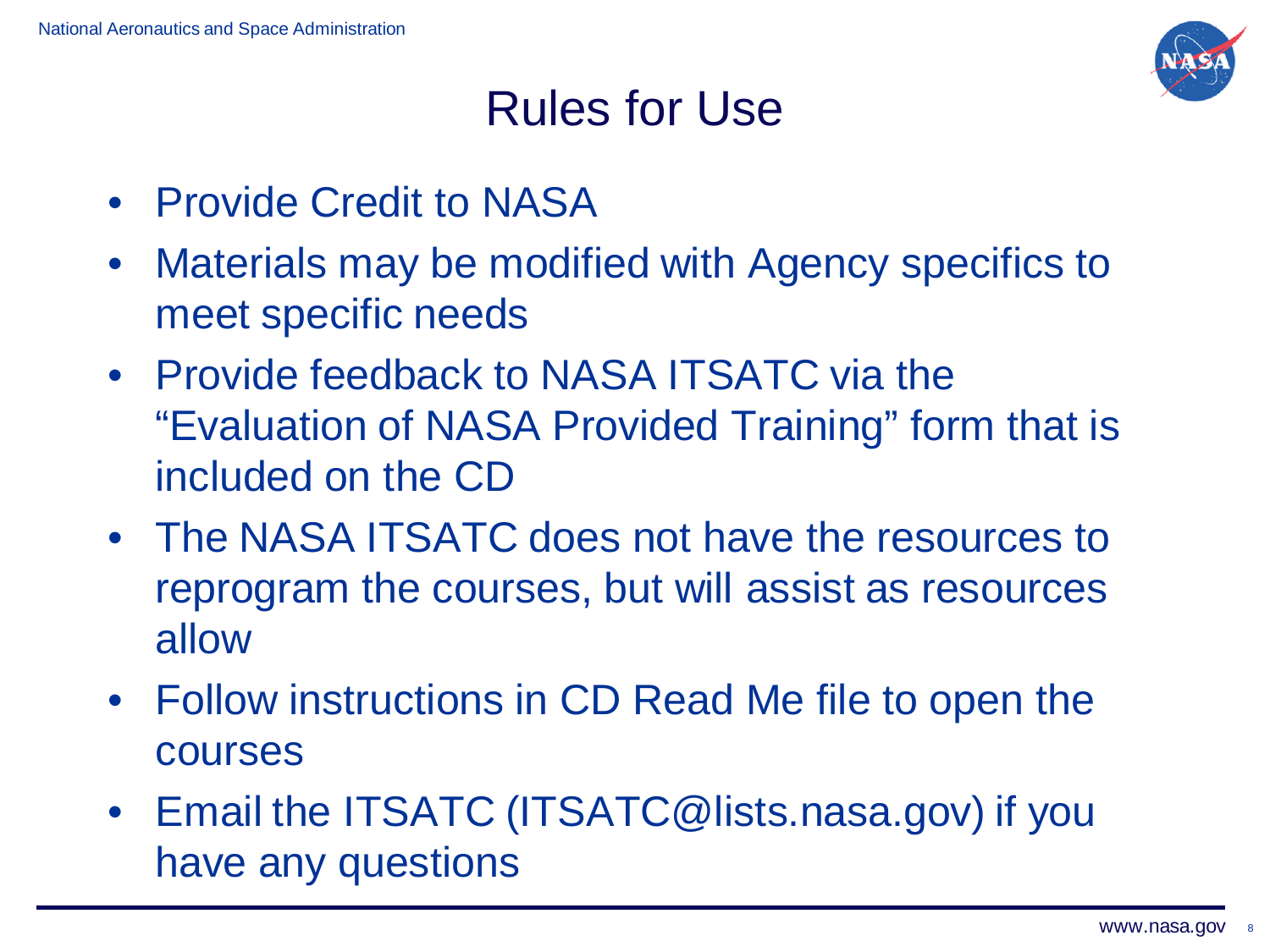## Who have we shared the materials with?

- Department of Education
- Department of Interior
- Census Bureau
- OSHA
- DHS
- EPA
- Department of Labor
- OPM
- State Department
- NIST
- DoD
- NDIC
- Global Learning Systems
- FBI
- HUD
- ATF
- NIH
- NRC
- Department of Commerce
- GAO
- HHS
- Library of Congress
- FDIC
- IRS
- Canadian Government
- DOJ

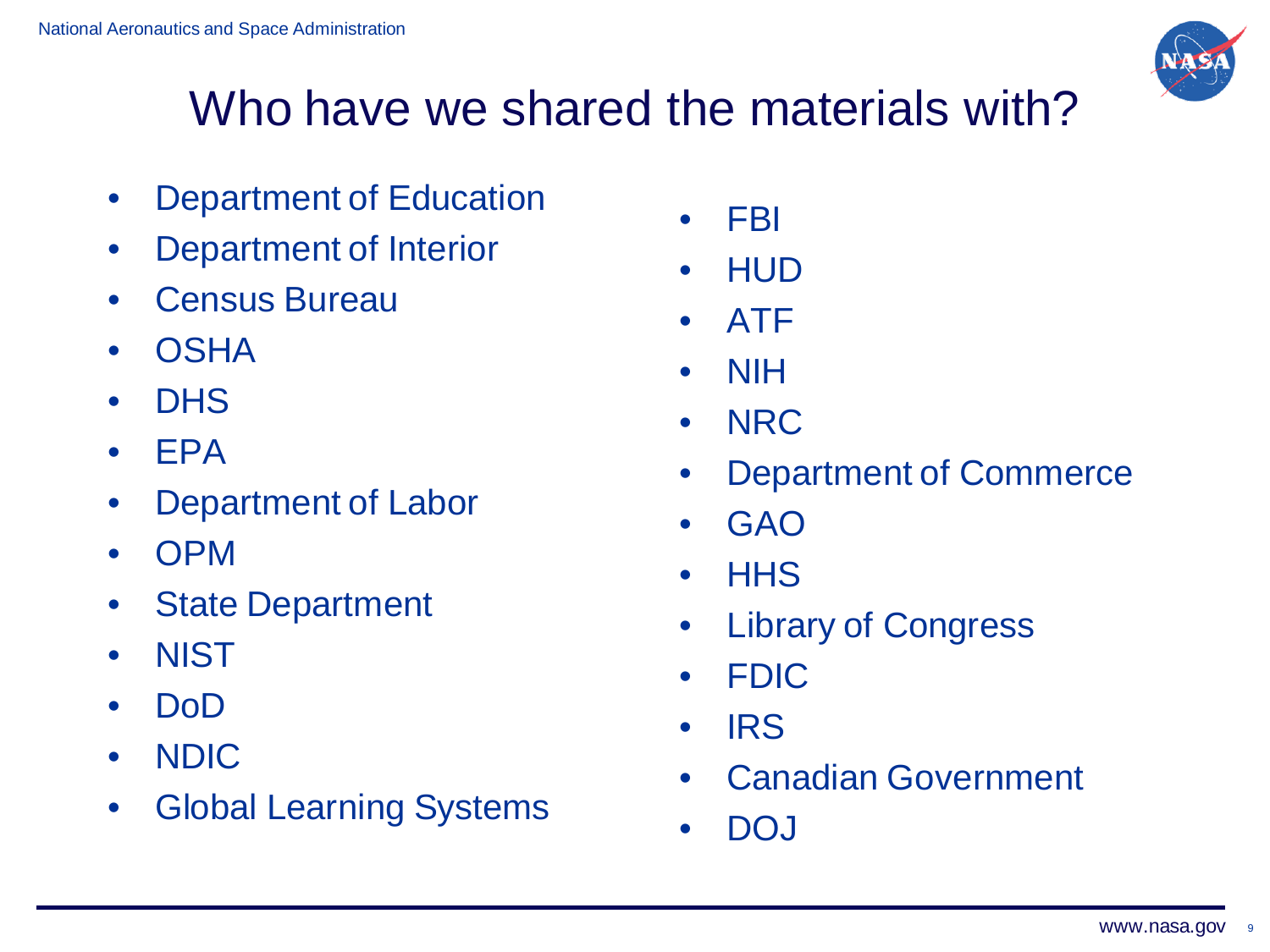

### Distribution Method

- Mail on CD
	- CD includes all course materials and an evaluation form
	- Provided at no charge
	- NASA answers questions on the content, but is not responsible for modifying the content or programming to make it operational in a Federal LMS
- Reasons for not using web
	- Desire to know and document distribution
	- Resources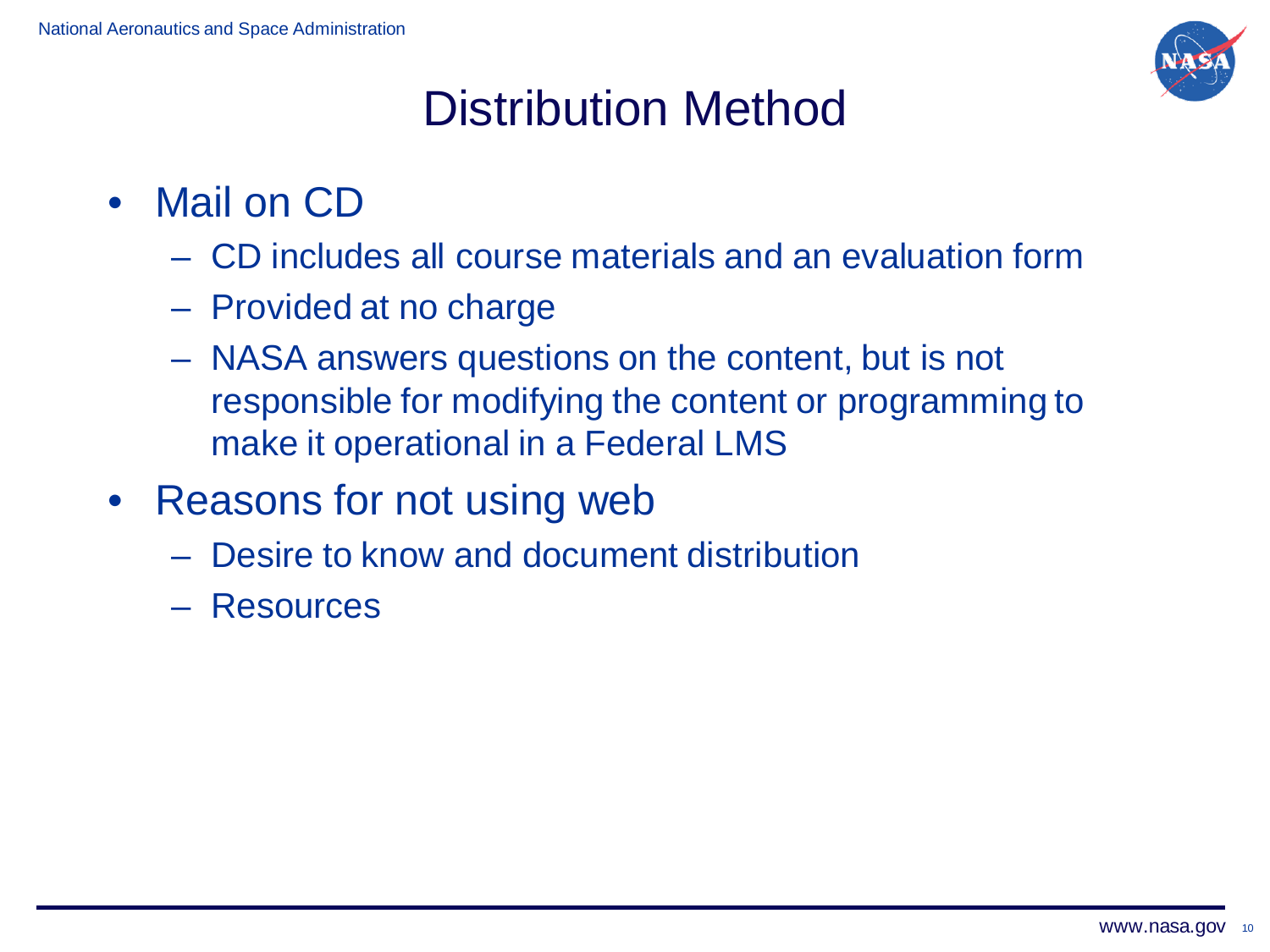

#### Next Steps

- **Courses** 
	- Currently under development
		- Working to update and populate the matrix in NIST 800-16
			- Using Draft Version 2 where possible
			- Beginning Level
		- From this, any role's course can be quickly compiled
		- Social Networking
	- Under consideration
		- Making materials available module-by-module so that they can more easily be adapted
		- NIST 800-16
			- Intermediate Level
- Follow up with Distribution
	- Revise courses based on feedback